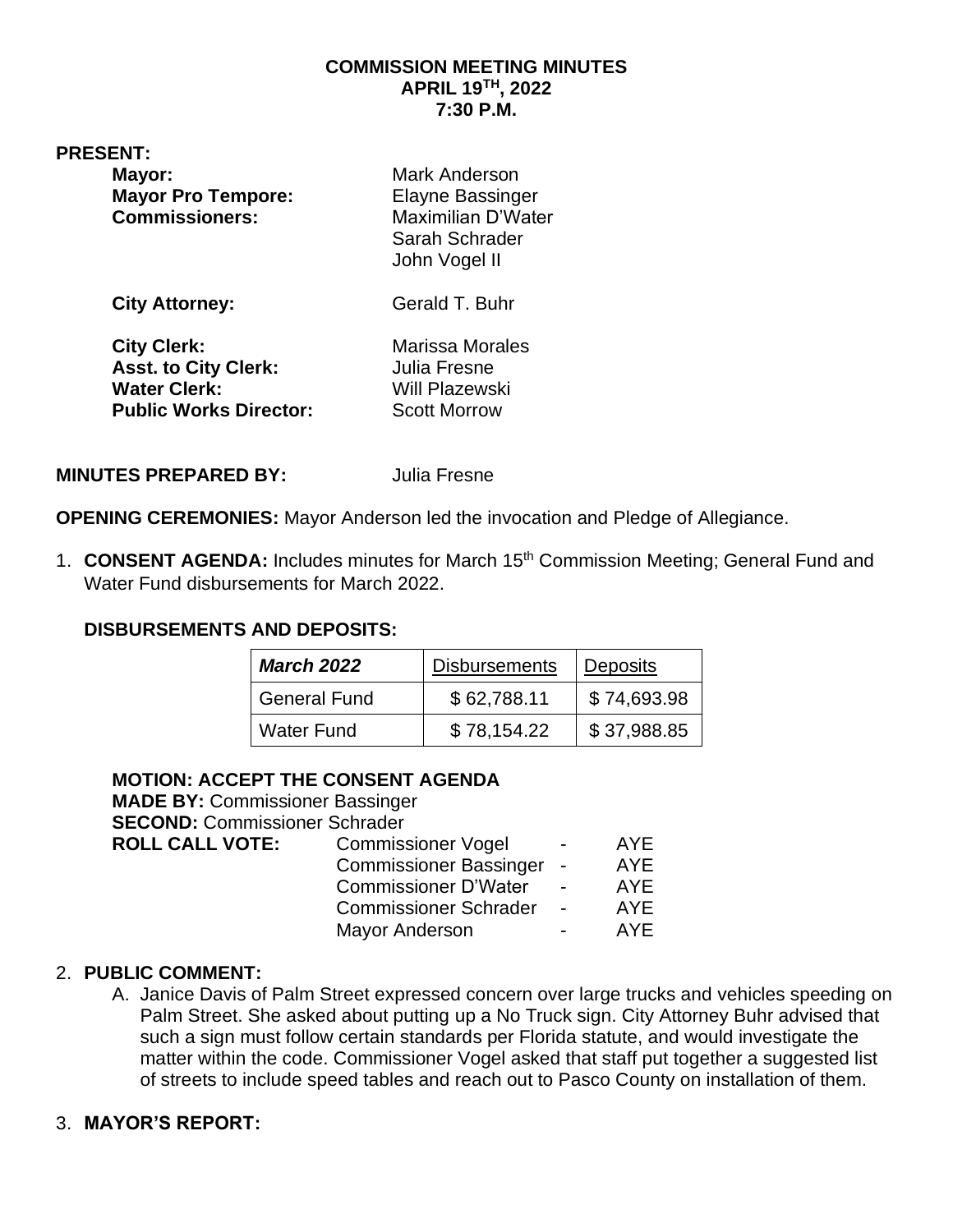- A. Mayor Anderson read a thank-you card from the Kendricks for the addition of pedestrian flashing crossing signs.
- B. Mayor Anderson read a thank-you letter from the San Antonio Citizens Federal Credit Union for the City's assistance in opening their new operations building.

### 4. **ATTORNEY'S REPORT:**

A. City Attorney Buhr readdressed developing a stormwater utility. Documents to receive quotes for a rate study performed for the City and the three other municipalities Attorney Buhr represents would be prepared for future consideration.

### 5. **COMMISSIONER REPORTS**

### A. **BUILDING AND ZONING – COMMISSIONER VOGEL:**

- 1. Building permit activity for March was tallied at \$1,207,286.48 including two Single-Family Homes on Railroad Avenue.
- 2. Commissioner Vogel discussed contacting Central Florida Regional Planning Council about about updating the Comprehensive Plan.
- 3. Proposals for firehouse and City Hall repairs, septic to sewer connections, and flooding issues were sponsored by Senate President Wilton Simpson, State Senator Danny Burgess, and Representative Randy Maggard. The \$2 million dollar funding proposal was pending approval by Governonr DeSantis. Commissioner Vogel commended staff for their efforts in putting together the funding requests.

#### B. **PARKS AND RECREATION – COMMISSIONER BASSINGER:**

1. One bid was received for the Lake Park fencing project from Keeler Landscaping (\$11,335.00).

### **MOTION: SPEND UP TO \$11,500 ON THE INSTALLATION OF A FENCE AND GATE AT LAKE PARK**

**MADE BY:** Commissioner Bassinger **SECOND:** Commissioner Schrader **ROLL CAI** 

| LL VOTE: | <b>Commissioner Vogel</b>     | $\sim$ | AYE        |
|----------|-------------------------------|--------|------------|
|          | <b>Commissioner Bassinger</b> | $\sim$ | <b>AYE</b> |
|          | <b>Commissioner D'Water</b>   |        | <b>AYE</b> |
|          | <b>Commissioner Schrader</b>  |        | <b>AYE</b> |
|          | <b>Mayor Anderson</b>         |        | AYE        |

2. Commissioner Bassinger found playground equipment to replace the swing set which was removed from Lake Park.

## **MOTION: SPEND UP TO \$2,500 TO REPLACE THE PLAYGROUND EQUIPMENT AT LAKE PARK**

**MADE BY:** Commissioner Bassinger **SECOND:** Commissioner Schrader

| <b>ROLL CALL VOTE:</b> | <b>Commissioner Vogel</b>    | $\blacksquare$ | AYE.       |
|------------------------|------------------------------|----------------|------------|
|                        | Commissioner Bassinger -     |                | <b>AYE</b> |
|                        | <b>Commissioner D'Water</b>  |                | <b>AYE</b> |
|                        | <b>Commissioner Schrader</b> | $\sim$         | <b>AYE</b> |
|                        | <b>Mayor Anderson</b>        | $\blacksquare$ | <b>AYE</b> |
|                        |                              |                |            |

3. All bathrooms, except one at City Park, were upgraded with the need ADA compliant equipment. The remaining bathroom was estimated to be completed by the May commission meeting.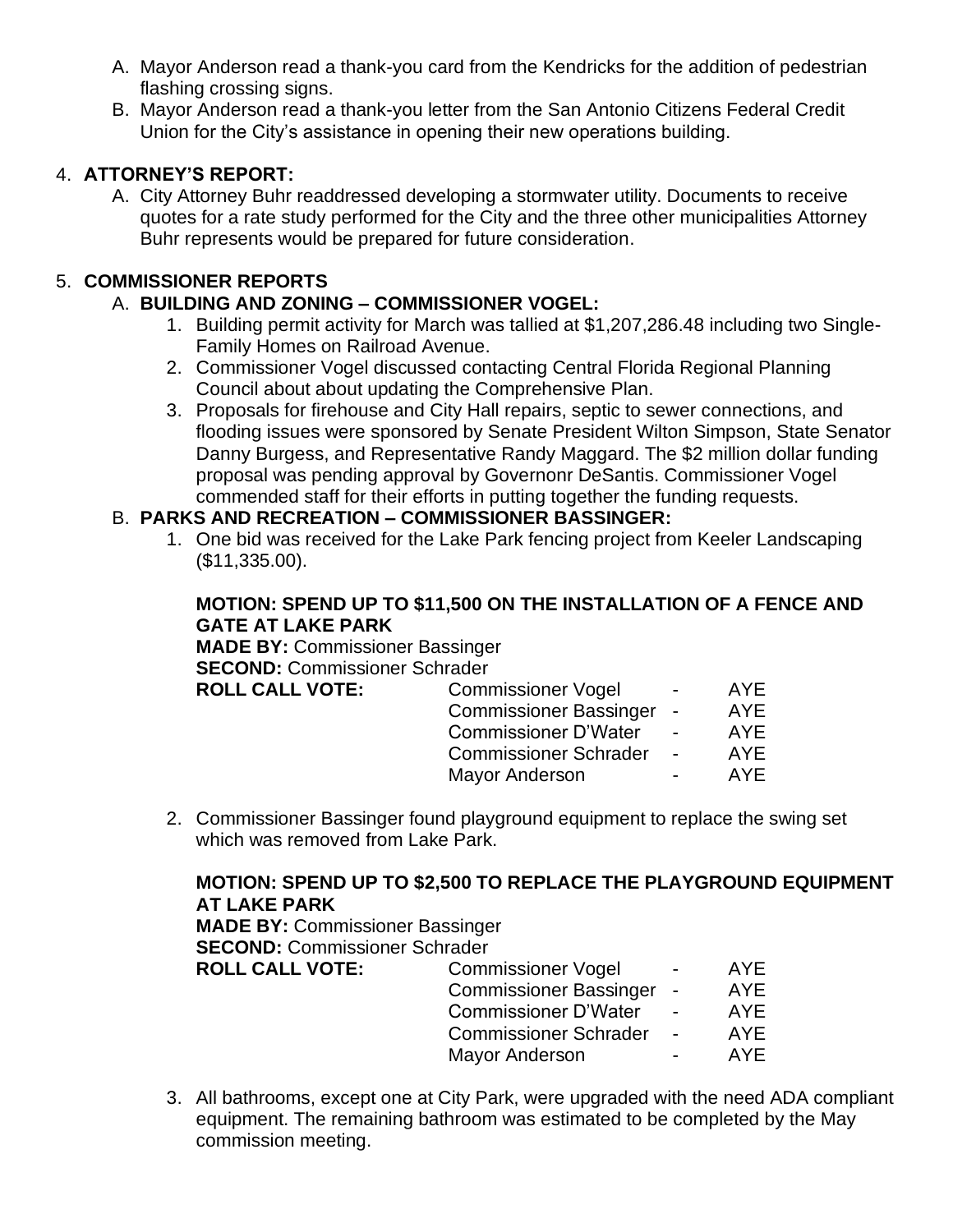### C. **STREETS – COMMISSIONER SCHRADER:**

- 1. The Pompanic Street agreement was signed, with Superior Siteworks in the process of ordering materials. An estimated timeline for consturction would be available once materials were received.
- 2. Quotes to repair several culverts and handrails on Michigan Avenue and Palm Ridge Drive, Pennsylvania Avenue and Palm Ridge Drive, and Palm Street and Meadow Lane. Quotes were also received for portions of Oak Street, but were removed from consideration due to Oak Street being widened in the future.

### **MOTION: APPROVE UP TO \$13,000 FOR CULVERTS AND HANDRAILS REPAIRS THROUGHOUT THE CITY**

**MADE BY:** Commissioner Schrader

**SECOND: Commissioner Vogel** 

| <b>ROLL CALL VOTE:</b> | <b>Commissioner Vogel</b>     | $\overline{\phantom{0}}$ | AYE        |
|------------------------|-------------------------------|--------------------------|------------|
|                        | <b>Commissioner Bassinger</b> | $\overline{\phantom{a}}$ | <b>AYE</b> |
|                        | <b>Commissioner D'Water</b>   |                          | AYE.       |
|                        | <b>Commissioner Schrader</b>  | $\overline{\phantom{a}}$ | AYE        |
|                        | <b>Mayor Anderson</b>         | $\overline{\phantom{0}}$ | AYF        |

3. Plans to install additional sidewalks around the city and connect to existing sidewalks would be presented at a future commission meeting.

### D. **WATERWORKS – COMMISSIONER D'WATER:**

1. Well #3 was installed and required additional tested prior to being put back online. The well house at Well #3 required repairs to the roof to better protect the equipment inside.

### **MOTION: TO ACCEPT A BID FROM WIDNER ROOFING FOR \$5,202 TO REPAIR THE ROOF OF THE WELL HOUSE**

**MADE BY:** Commissioner D'Water **SECOND:** Commissioner Schrader

| <b>ROLL CALL VOTE:</b> | <b>Commissioner Vogel</b>    | $\overline{\phantom{0}}$ | AYE        |
|------------------------|------------------------------|--------------------------|------------|
|                        | Commissioner Bassinger -     |                          | <b>AYE</b> |
|                        | <b>Commissioner D'Water</b>  |                          | AYE        |
|                        | <b>Commissioner Schrader</b> |                          | AYE        |
|                        | <b>Mayor Anderson</b>        | $\sim$                   | AYE        |
|                        |                              |                          |            |

### 6. **CLERK'S REPORT:**

- A. The final rule for ARPA funding was officially released on April 1<sup>st</sup>. The rule allowed cities to claim a standard allowance of revenue loss with a wider variety of uses for the funds. Additional information on procurement requirements was pending release, along with anticipated dates for the second installment of funds.
- B. The FACC Summer Academy was scheduled for June 19<sup>th</sup> through 22<sup>nd</sup>. City Clerk Morales recommended the commission allow herself and Assistant to the City Clerk Fresne to attend to make progress on their MMC and CMC designations respectively. Registration and lodging costs were estimated at \$937 per person, with additional expenses for mileage and meals anticipated.

**MOTION: ALLOW UP TO \$1,200 EACH TO SEND CITY CLERK MORALES AND ASSISTANT TO CITY CLERK FRESNE TO THE FACC SUMMER ACADEMY MADE BY:** Commissioner Bassinger **SECOND:** Commissioner Schrader